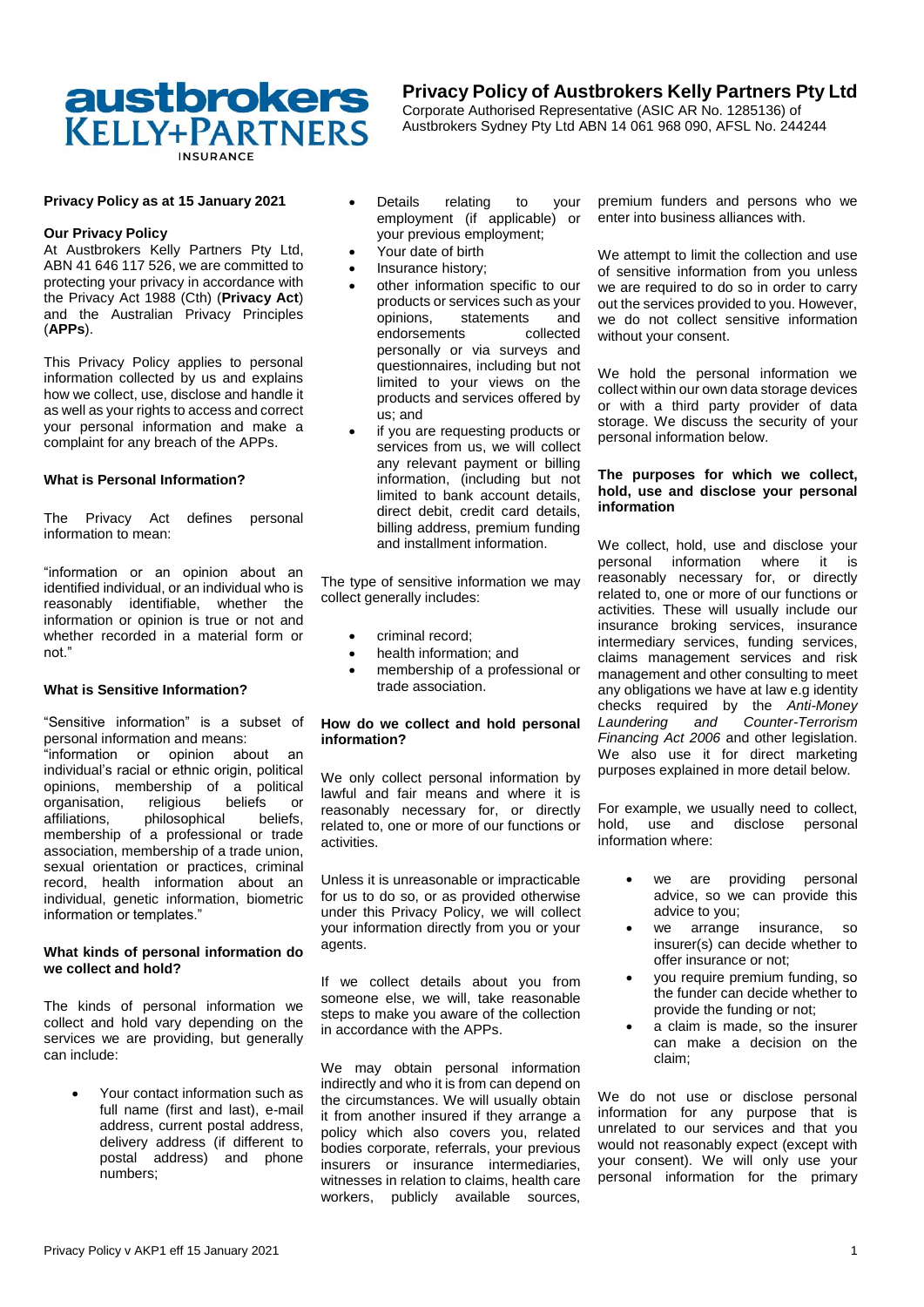purposes for which it was collected or as consented to.

We usually disclose personal information to third parties who assist us or are involved in the provision of our services and your personal information is disclosed to them only in connection with the services we provide to you or with your consent. We may also disclose it for direct marketing purposes explained in more detail below.

The third parties can include our related companies, our agents or contractors, insurers, their agents and others they rely on to provide their services and products (e.g reinsurers), premium funders, other insurance intermediaries, insurance reference bureaus, loss adjusters or assessors, medical service providers, credit agencies, lawyers and accountants, prospective purchasers of our business and our alliance and other business partners.

These parties are prohibited from using your personal information except for the specific purpose for which we supply it to them and we take such steps as are reasonable to ensure that they are aware of the provisions of this Privacy Policy in relation to your personal information.

We also use personal information to develop, identify and offer products and services that may interest you, conduct market or customer satisfaction research. From time to time we may seek to develop arrangements with other organisations that may be of benefit to you in relation to promotion, administration and use of our respective products and services. See direct marketing explained in more detail further below. We do not use sensitive information to send you direct marketing communications without your express consent.

If we do propose to disclose or use your personal information other than for the purposes listed above, we will first seek your consent prior to such disclosure or use.

If we give third parties (including their agents, employees and contractors) your personal information, we require them to only use it for the purposes we agreed to.

## **What if you do not provide some personal information to us?**

If the required personal information is not provided, we or any involved third parties

may not be able to provide appropriate services or products. If you do not provide the required personal information we will explain what the impact will be.

## **What do we expect of you/ third parties we deal with when providing personal information about another person?**

When you provide us with personal information about other individuals, we rely on you to have made them aware that you will or may provide their information to us, how we collect, use, disclose and handle it in accordance with this Privacy Policy and our relevant Privacy Statements. If it is sensitive information we rely on you to have obtained their consent to the above. If you have not done these things, you must tell us before you provide us with the relevant information.

If we give you personal information, you must only use it for the purposes we agreed to.

Unless an exemption applies or we agree<br>otherwise. vou must meet the you must meet requirements of the Privacy Act, when collecting, using, disclosing and handling personal information on our behalf.

You must also ensure that your agents, employees and contractors meet the above requirements.

## **How do we manage the security of your personal information?**

We take reasonable steps to ensure that your personal information is safe. We retain personal information in hard copy records and electronically with us or our appointed data storage provider(s). You will appreciate, however, that we cannot guarantee the security of all transmissions of personal information, especially where the internet is involved.

Notwithstanding the above, we endeavor to take all reasonable steps to:

- protect any personal information that we hold from misuse, interference and loss, and to protect it from unauthorised<br>access. modification or modification or disclosure both physically and through computer security measures;
- destroy or permanently deidentify personal information in accordance with the Privacy Act.

We maintain computer and network security; for example, we use firewalls (security measures for the internet) and other security systems such as user identifiers and passwords to control access to computer systems.

## **Data quality**

We take reasonable steps to ensure that personal information is current, accurate, up-to-date and complete whenever we collect or use or disclose it.

Throughout our dealings with you we will take reasonable steps to confirm the details of your personal information we hold and ask you if there are any changes required.

The accuracy of personal information depends largely on the information you provide to us, so we rely on you to:

- let us know if there are any errors in your personal information you become aware of; and
- keep us up-to-date with changes to your personal information (such as your name or address).

## **Access to and correction of your personal information**

You are entitled to have access to any personal information relating to you which we possess, except in some exceptional circumstances provided by in law. For example, we may refuse access where the:

- information may have an unreasonable impact on the privacy of others;
- request is frivolous or vexatious;
- information relates to existing or anticipated legal proceedings and would not be accessible by the process of discovery in those proceedings;
- information would reveal our<br>intentions in relation to intentions in relation to negotiations in such a way as to prejudice those negotiations.

Where providing access would reveal evaluative information generated by us in connection with a commercially sensitive decision-making process, we will provide an explanation for the decision rather than direct access to the information.

If we refuse access or to give access in the manner requested by you we will let you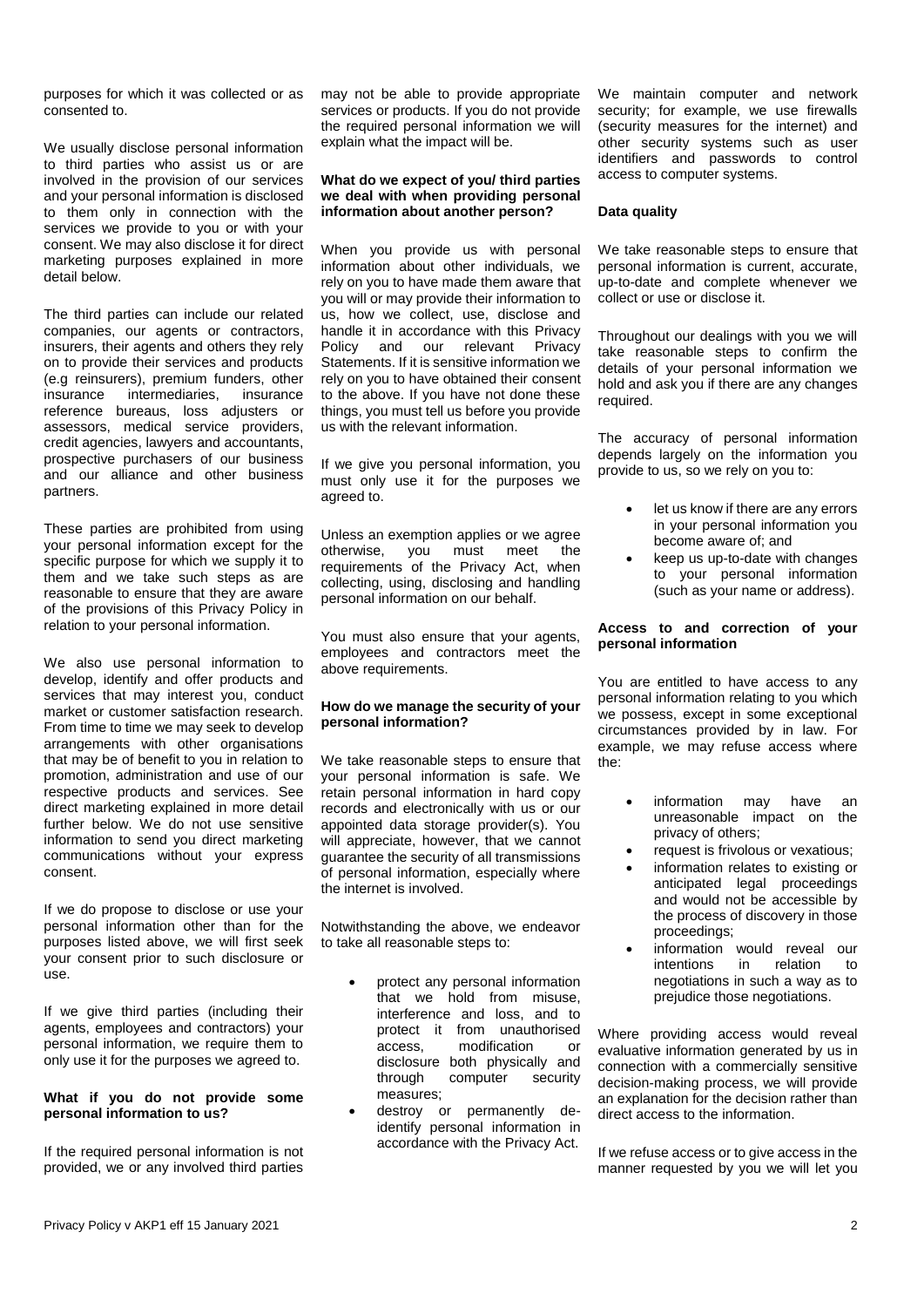know why in writing and provide you with details about how to make a complaint about the refusal.

If we make a correction to your personal information we may retain a copy of the previous information for our records or as required by law.

If you wish to access your personal information please write to the Privacy Officer, Austbrokers Sydney, PO Box Q1402 QVB NSW 1230 or email to enquiries@absyd.com.au

In most cases we do not charge for receiving a request for access to personal information or for complying with a correction request.

## **Do we transfer information overseas?**

Any personal information provided to us may be transferred to, and stored at, a destination outside Australia, including but not limited to New Zealand, Singapore, United Kingdom and the United States of America. Details of the countries we disclose to may change from time to time. Personal information may also be processed by staff or by other third parties operating outside Australia who work for us or for one of our suppliers, agents, partners or related companies.

When we send information overseas, in some cases we may not be able to take reasonable steps to ensure that overseas providers do not breach the Privacy Act and they may not be subject to the same level of protection or obligations that are offered by the Act. By proceeding to acquire our services and products you agree that you cannot seek redress under the Act or against us (to the extent permitted by law) and may not be able to seek redress overseas. If you do not agree to the transfer of your personal information outside Australia, please contact us.

## **Sale or restructure of business**

In the future we may consider the sale or restructure of our business or the purchase of the business of other Insurance Brokers or financial advisers. In such circumstances it may be necessary for your personal information to be disclosed to permit the parties to assess the sale or restructure proposal for example through a due diligence process. We will only disclose such of your personal information as is necessary for the assessment of any sale or restructure proposal and subject to appropriate

procedures to maintain the confidentiality and security of your personal information. In the event that a sale or restructure proceeds, we will advise you accordingly.

## **Direct Marketing**

We may use your personal information, including any email address you give to us, to provide you with information and to tell you about our products, services or events or any other direct marketing activity (including third party products, services and events which we consider may be of interest to you). Without the limitation just described, if it is within your reasonable expectations that we send you direct marketing communications given the transaction or communication you have had with us, then we may also use your personal information for the purpose of<br>sending you direct marketing marketing communications which we may consider may be of interest to you. We may request our related parties to contact you about services and products that may be of interest to you. Our Website

You are able to visit our website without providing any personal information. We will only collect personal information through our websites with your prior knowledge for example where you submit an enquiry or application online.

Email addresses are only collected if you send us a message and will not be automatically added to a mailing list.

## **Cookies**

A cookie is a small string of information that a website transfers to your browser for identification purposes. The cookies we use may identify individual users.

- **Cookies** can either be "persistent" or "session" based. Persistent cookies are stored on your computer, contain an expiration date, and are mainly for the user's convenience.
- Session cookies are short-lived and are held on your browser's memory only for the duration of your session; they are used only during a browsing session, and expire when you quit your browser.
- We may use both session and persistent cookies. This information may be used to personalise your current visit to our websites or assist with

analytical information on site visits.

 Most internet browsers can be set to accept or reject cookies. If you do not want to accept cookies, you can adjust your internet browser to reject cookies or to notify you when they are being used. However, rejecting cookies may limit the functionality of our website.

## **Complaints**

If you do have a compliant about privacy we ask that you contact our office first to help us to assist you promptly.

In order to resolve a complaint, we:

- Will liaise with you to identify and define the nature and cause of the complaint;
- May request that you detail the nature of the complaint in writing;
- Will keep you informed of the likely time within which we will respond to your complaint;
- Will inform you of the reason for our decision in resolving such complaint; and
- Keep a record of the complaint and any action taken in the Register of Complaints.

If you have a complaint please either email us at enquiries@absyd.com.au or write to us at Austbrokers Sydney, PO Box Q1402 QVB NSW 1230 and our Privacy Officer will then attempt to resolve the issue or complaint.

When we make our decision, we will also inform you of your right to take the matter to the Office of the Australian Information Commissioner (OAIC) if you are not satisfied. In addition if you have not received a response from us of any kind to your complaint within 30 days, then you have the right to take the matter to the OAIC (contact details are provided below).

If you are not satisfied with our response, you also have a right to have your privacy complaint determined by the Australian Financial Complaints Authority (AFCA). AFCA provides fair and independent financial services complaint resolution that is free to consumers. AFCA will be able to consider complaints relating to a breach of obligations of the Privacy Act or Consumer Data Framework, providing the complaint falls within AFCA's jurisdiction. We are bound by AFCA's determinations once